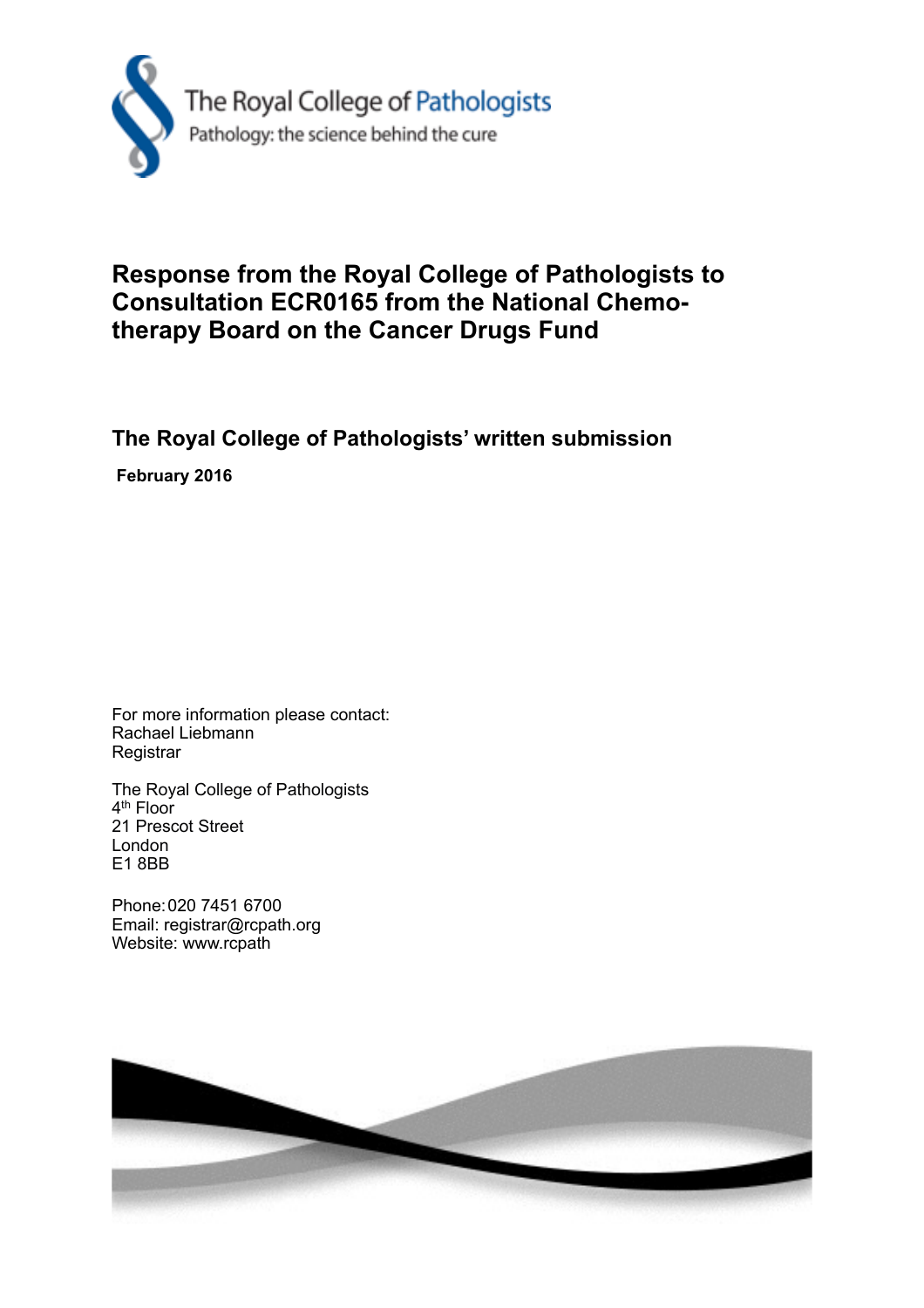## **1 About the Royal College of Pathologists**

**1.1** The Royal College of Pathologists (RCPath) is a professional membership organisation with charitable status. It is committed to setting and maintaining professional standards and to promoting excellence in the teaching and practice of pathology. Pathology is the science at the heart of modern medicine and is involved in 70 per cent of all diagnoses made within the National Health Service. The College aims to advance the science and practice of pathology, to provide public education, to promote research in pathology and to disseminate the results. We have over 10,000 members across 19 specialties working in hospital laboratories, universities and industry worldwide to diagnose, treat and prevent illness.

**1.2** The Royal College of Pathologists comments were made by members of the College Council during the consultation which ran from 4th January 2016 until the 4th February 2016 and collated by Dr Rachael Liebmann, Registrar.

## **2 CONTENTS**

**2.1** Council members considered that the Cancer Drugs Fund was an important facility for enabling treatment of patients who met certain criteria and who fell outside 'normal' cancer presentation and progression patterns and who would benefit from new and often expensive drugs. However, since it was not possible to provide a convincing answer to the question: 'What is the justification for treating the funding of cancer treatment differently to the treatment of other serious illnesses?' there was a view that the existence of the cancer drugs fund was justified on political rather than ethical grounds.

**2.2** Council members responded to the specific questions as follows:

**2.2.1** Do you agree with the proposal that the CDF should become a 'managed access' fund for new cancer drugs, with clear entry and exit criteria? *(Yes) Agree* 

**2.2.2** Do you agree with the proposal that all new cancer drugs and significant new licensed cancer indications will be referred to NICE for appraisal? *(Yes) Agree* 

**2.2.3** Do you agree with the proposal that the NICE Technology Appraisal Process, appropriately modified, will be used to evaluate all new licensed cancer drugs and significant licence extensions for existing drugs? *(Yes) Agree* 

**2.2.4** Do you agree with the proposal that a new category of NICE recommendations for cancer drugs is introduced, meaning that the outcome of the NICE Technology Appraisal Committee's evaluation would be a set of recommendations falling into one of the following three categories: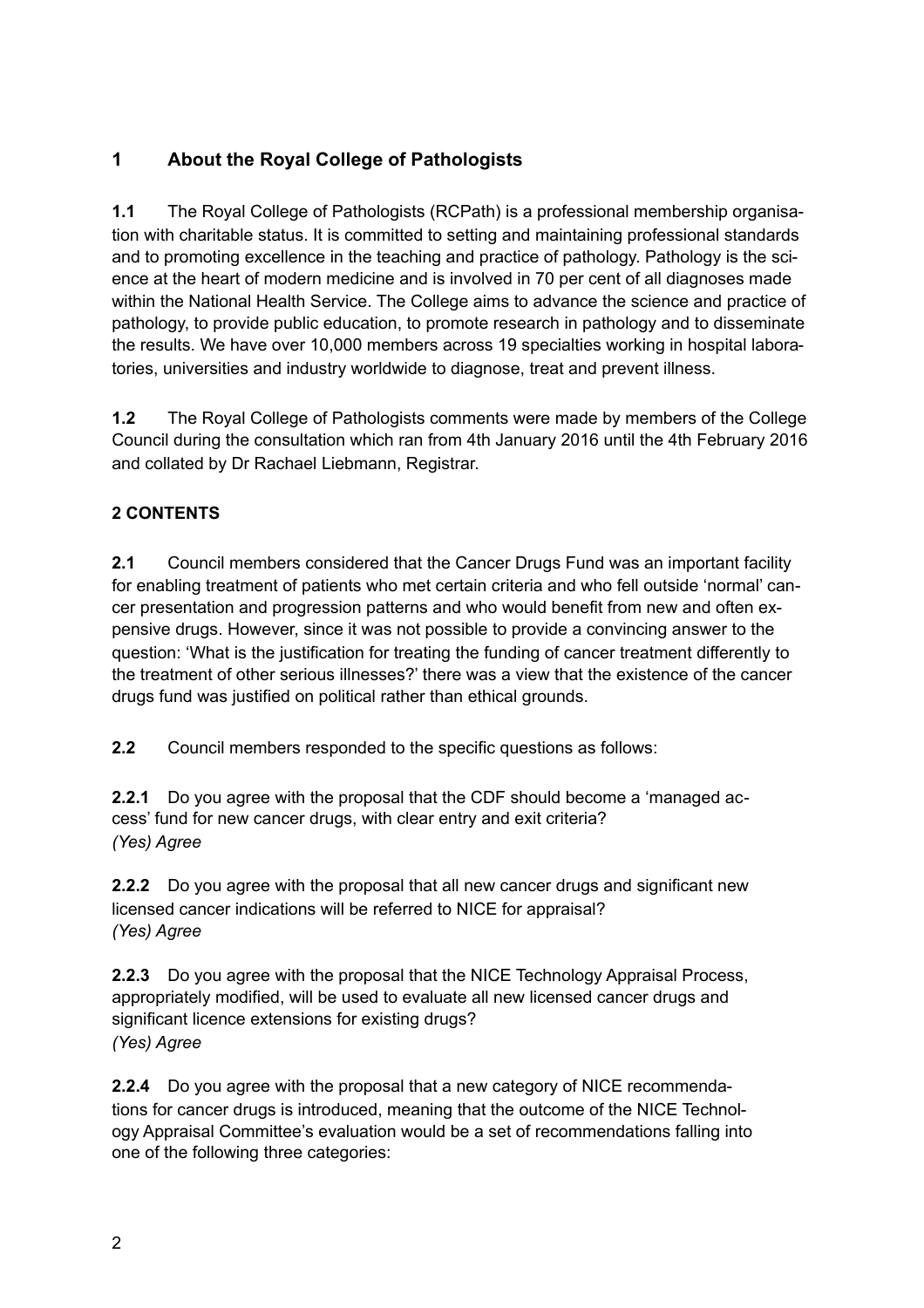- i. Recommended for routine use;
- ii. Recommended for use within the Cancer Drugs Fund;
- iii. Not recommended.

*(Yes) Agree* 

**2.2.5** Do you agree with the proposal that "patient population of 7000 or less within the accumulated population of patients described in the marketing authorisation" be removed from the criteria for the higher cost effectiveness threshold to apply? *(Yes) Agree*

**2.2.6** Do you agree with the proposal for draft NICE cancer drug guidance to be published before a drug receives its marketing authorisation? *There was a mixed response from College respondents to this question.* 

**2.2.7** Do you agree with the process changes that NICE will need to put in place in order for guidance to be issued within 90 days of marketing authorisation, for cancer drugs going through the normal European Medicines Agency licensing process? *(Yes) Agree* 

**2.2.8** Do you agree with the proposal that all drugs that receive a draft NICE recommendation for routine use, or for conditional use within the CDF, receive interim funding from the point of marketing authorisation until the final appraisal decision, normally within 90 days of marketing authorisation? *(Yes) Agree* 

**2.2.9** What are your views on the alternative scenario set out at paragraph 38, to provide interim funding for drugs from the point of marketing authorisation if a NICE draft recommendation has not yet been produced, given that this would imply lower funding for other drugs in the CDF that have actually been assessed by NICE as worthwhile for CDF funding?

*College respondents did not think that such funding should be supported.*

**2.2.10** Do you have any comments on when and how it might be appropriate for the CDF in due course to take account of off-label drugs, and how this might be addressed?

*College respondents did not see how off-label drugs could easily be supported.* 

**2.2.11** Do you agree with the proposal to fix the CDF annual budget allocation and apply investment control mechanisms within the fixed budget as set out in this consultation document? *(Yes) Agree* 

**2.2.12** Do you consider that the investment control arrangements suggested are appropriate for achieving transparency, equity of access, fair treatment for manufacturers and operational effectiveness, while also containing the budget? Are there any alternative mechanisms which you consider would be more effective in achieving those aims?

*Yes*